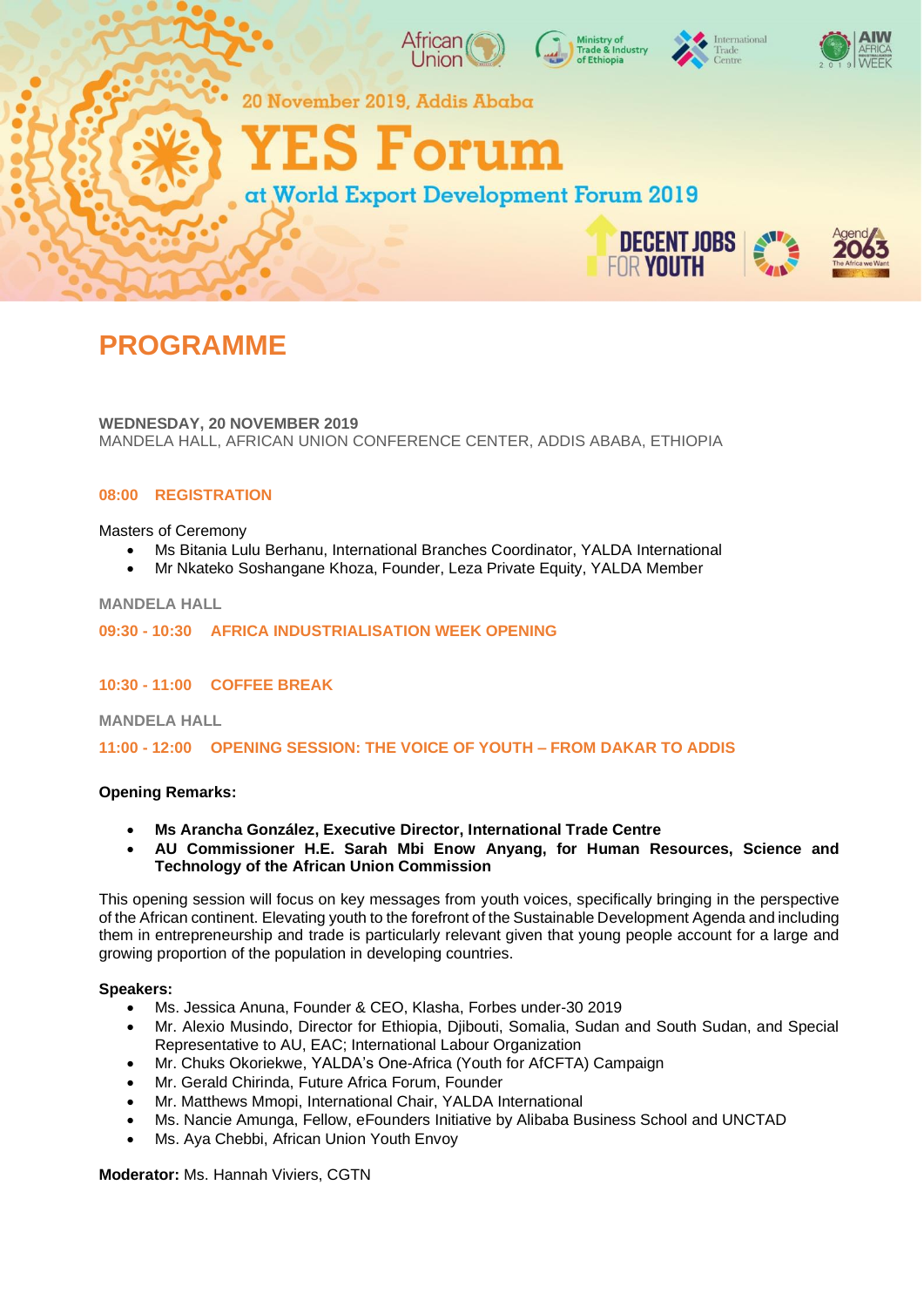# **12:00 - 12:15 GROUP PHOTO**

**STAIRS IN FRONT OF THE MANDELA HALL**

# **BREAKOUT SESSIONS**

**MANDELA HALL**

### **12:15 - 13:15 THE POTENTIAL OF AGRIPRENEURSHIP**

Fostering youth entrepreneurship and self-employment in agri-based industries is critical to accelerating employment of Africa's youth and consequently for inclusive and sustainable rural development. This session will highlight the potential of agripreneurship across the African continent.

### **Speakers:**

- Ms Aya Chebbi, African Union Youth Envoy
- Ms. Alaa Hamadto, Solar foods, CEO and Co-founder
- Mr. David Phiri, FAO, FAO's Subregional Coordinator for Eastern Africa (SFE) and FAO Representative to the African Union (AU) and to the United Nations Economic Commission for Africa (ECA)
- Ms. Oriane Barthélemy, Ministry for Europe and Foreign Affairs of France, Member of the Global Donor Platform for Rural Development
- Mr. Asfaw Abebe, Federal Small and Medium Manufacturing Industries Promotion Authority (FeSMMIPA), Director General
- Ms. Rahel Heruy, CEO, Herbal World
- Mr. Tewodros Tadesse, Director, Xhub Addis Incubator

**Moderator:** Ms. Ludovica Marangoni, MSMEs and Private Sector Development Expert, UNIDO

### **SMALL CONFERENCE ROOM 3**

# **12:15 - 13:15 CHALLENGING ENVIRONMENTS, MIGRATION AND ENTREPRENEURSHIP: A CHALLENGING ROAD TO SUCCESS**

This session will explore the challenges and possibilities presented by youth entrepreneurship in fragile and unfavourable settings, with a focus on how entrepreneurship can create opportunities in challenging conflict and displacement situations and empower and enable youth to succeed.

#### **Speakers:**

- Ms. Lilyanne Ndinda Velo, International Labour Organization, PROSPECTS Project
- Ms. Farhia Yusuf Ibrahim, Founder & CEO, Caalami Beauty Salon
- Mr. Baboucarr Kebbeh, Gambia Youth Chamber of Commerce (GYCC)
- Mr. Rehbeh Poubum, Specialist in Alternative Dispute Resolutions, Development Practitioner and Advocate of the Supreme Courts of Cameroon and Nigeria

### **Moderator:** Mr. Anders Aeroe, Director Division of Enterprises and Institutions, International Trade Centre

### **13:15 - 14:30 NETWORKING LUNCH**

### **MANDELA HALL**

### **14:30 - 15:30 PANEL: SCALING UP PARTNERSHIPS FOR DECENT JOBS FOR YOUTH: THE ROLE OF SKILLS IN ENTERPRISE DEVELOPMENT AND TRADE**

This session will provide an interactive discussion between young African entrepreneurs and partners of Decent Jobs for Youth, namely organizations funding and equipping young people with skills to succeed in business. The conversation will identify key gaps and opportunities for joint action to improve skills acquisition and delivery and secure tangible positive impacts on the performance of youth-owned businesses and their growth potential.

### **Speakers:**

• Mr. John B. Trew, Head of Skills and Opportunities for Youth Employment and Entrepreneurship, Plan International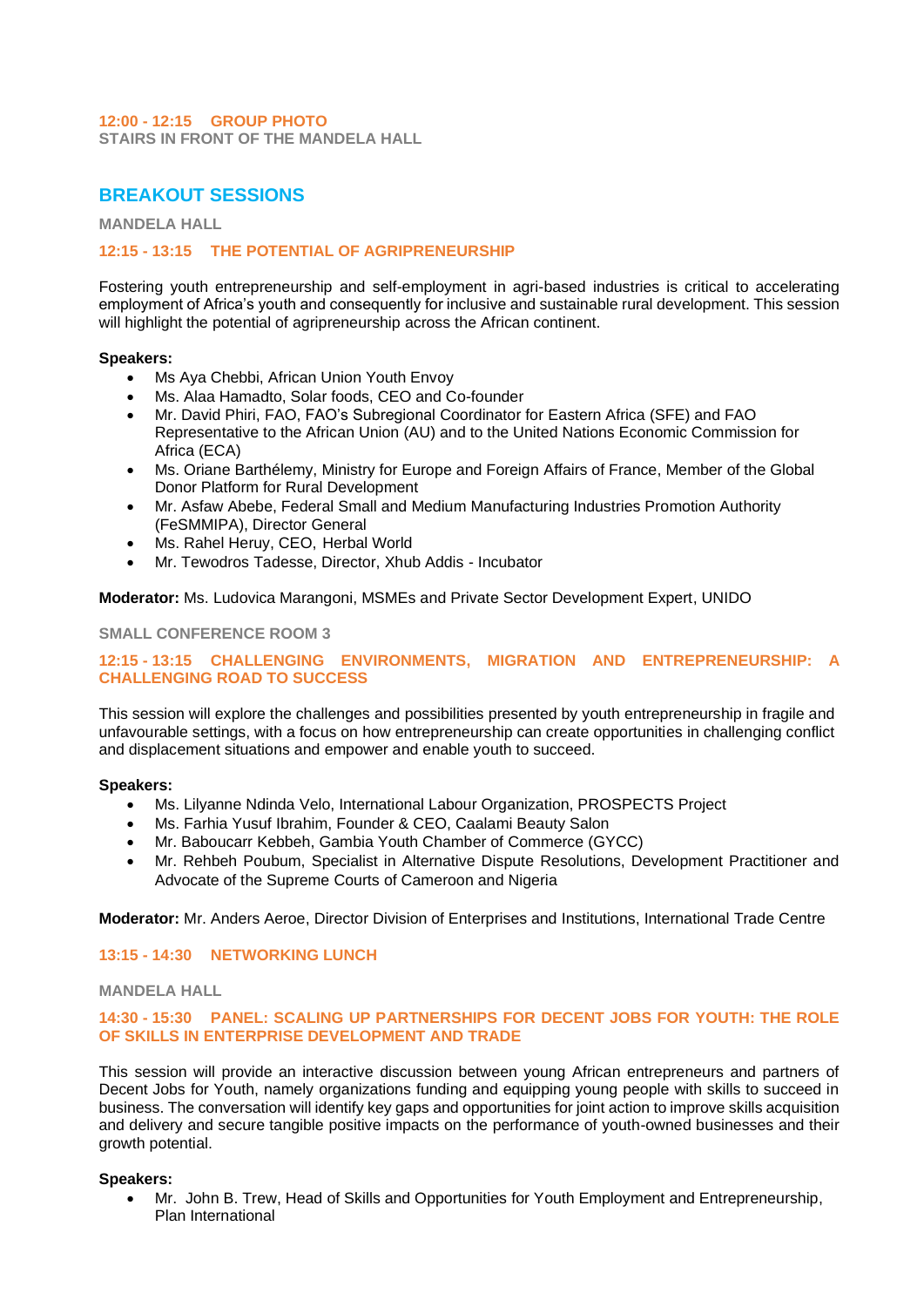- Ms. Martha Melesse, Senior Program Officer, International Development Research Centre Canada
- Mr. Gemechis Ejeta Hambisa, Vice Managing Director, Ethiogreen Production and Industry PLC
- Mr. Alexander Tekola, Founder & CEO, Tekola, Axiom Financial Technologies
- Ms. Fayo Adem, Founder & CEO, Ethio-Land Tourism Company

**Moderator:** Mr. Daniel Solana, Project Officer Global Initiative on Decent Jobs for Youth, International Labour **Organization** 

# **BREAKOUT SESSIONS**

### **MANDELA HALL**

# **15:30 - 16:30 BUILDING UP INSTITUTIONAL ECOSYSTEMS FOR START-UPS**

This session will bring up the importance of incubators, business development services providers to support young startupers to scale up their businesses.

### **Speakers:**

- Ms. Anne Chappaz, Chief of the Institutional Strengthening Section, International Trade Centre
- Mr. Yonas Kiros Desta, Founder & CEO, Guzomart and Fellow of the UNCTAD eFounders Programme and champion of the new economy
- Ms. Lubna Shaban, Co-Director, Child & Youth Finance International
- Mr. Takudzwa Madavo, Community Manager, Impact Hub Hararé, Zimbabwe
- Mr. Feleg Tsegaye, Founder & CEO, Deliver Addis and Fellow of the UNCTAD eFounders Programme and champion for the new economy

**Moderator:** Ms Lusha Chen, Senior Operator Specialist, Alibaba Global Initiatives

### **SMALL CONFERENCE ROOM 3**

# **15:30 - 16:30 SPORTS FOR DEVELOPMENT AND YOUTH ECONOMIC INCLUSIVENESS**

Sport can serve as an innovative approach to building the inclusion of youth. This session will focus on the potential of youth economic empowerment through sports. It draws on case studies like that of UEFA Foundation and its partners, and using football as a catalyst for youth employment, including facilitating the local integration of youth returnees from abroad.

### **Speakers:**

- Mr. Anders Aeroe, Director Division of Enterprises and Institutions, International Trade Centre
- Ms. Jean Sseninde, Founder & CEO, Sseninde Foundation
- Ms. Tomisin Olumuyiwa, Expert on the Sports Industry Thematic Group, Nigerian Economic Summit Group
- Mr. Paul Kelly, Network Manager Africa, streetfootballworld
- Mr. Edwin Wasonga, Director of Programmes and Grants Management, MYSA Kenya
- Plan International Rep

**Moderator:** Mr. David Cordobés, Head Youth & Trade Programme, International Trade Centre

### **16:30 - 17:00 COFFEE BREAK**

### **MANDELA HALL**

### **17:00 - 18:00 PANEL: BEST PRACTICES IN INVESTING IN YOUTH ENTREPRENEURSHIP**

This panel will look closely at how financial institutions work with young entrepreneurs, the pre-requisites they put in place to ensure success, and how young entrepreneurs have been able to leverage these services. The sessions will also look at the importance of partnering with youth service organisations and how their efforts can be better synergized with private sector investments.